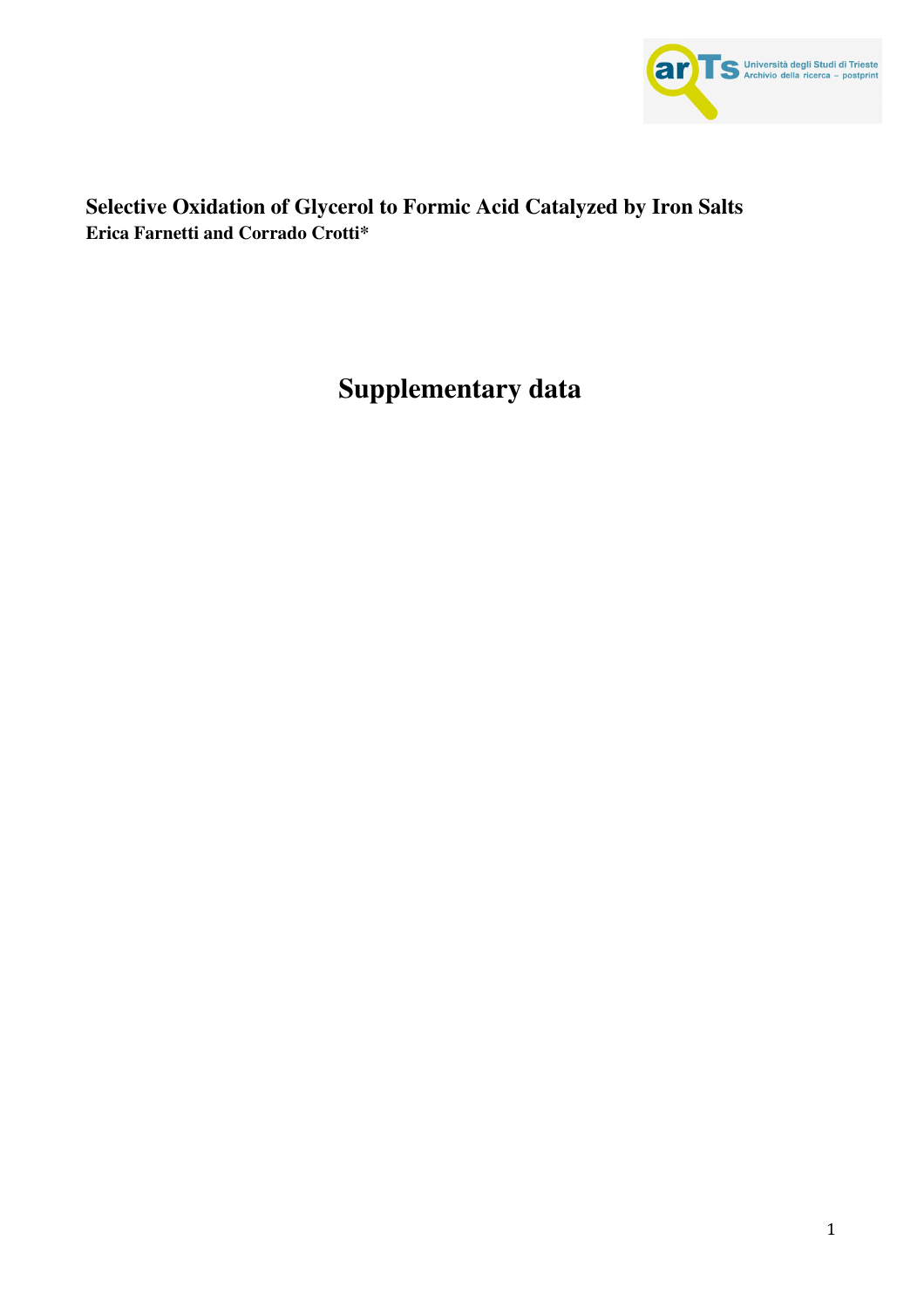# **Experimental section**

#### *General*

Reactions and manipulations were performed under air in a standard tube. All the chemicals were reagent grade and were used as received from the commercial suppliers.

#### *Instrumental*

<sup>1</sup>H and <sup>13</sup>C NMR spectra were recorded on a Varian 500 spectrometer operating at 500 MHz and 125.68 MHz, respectively; chemical shifts were measured relative to the residual solvent signal. Assignments were verified by COSY and HSQC spectra.

The chemical yields of the catalytic reactions were determined by GC on an Agilent 6850 instrument with helium as carrier gas and a TCD detector. samples withdrawn from the reaction mixtures were injected without previous dilution at 100 °C into the cool on-column injector (programmed temperature in "track-oven") in a Restek Rtx**®**-Wax capillary column (30 m length, 0.32 mm ID, 0.5 μm df) protected by a Restek Hydroguard**®** FS precolumn (5 m length, 0.53 mm ID).

Electrospray mass spectra were obtained by an ion-trap instrument (ESI-MS Bruker Esquire 4000) equipped with an electrospray ion source. The instrument performed with 10.0 psi nebulizer pressure, end-plate offset -500V, capillary 4000V and capillary exit at 113.3V. The drying gas (N<sub>2</sub>) flow was 5 L min-<sup>1</sup> and the spectral range was from  $m/z = 100$ to 1200.

#### *Synthesis of the iron catalyst*

Compound  $[Fe(BPA)<sub>2</sub>(OTf)<sub>2</sub>]$  was prepared according to the reported procedure [Ref. 27].

#### *Procedure for catalytic reactions*

In a typical catalytic reaction in the presence of BPA as ligand,  $3.54 \text{ mg } (0.010 \text{ mmol})$  of Fe(OTf)<sub>2</sub> were dissolved in an open vessel with 0.65 ml of MeCN to give a clear colourless solution; then 5.4 µl (0.030 mmol) of BPA were added through a micro-syringe leading to a deep orange solution. After 5 min, 0.35 ml of 1.0 M glycerol solution in water (0.35 glycerol mmol) were added without any change in the colour. Then  $H_2O_2$  (100 µl, 30 wt % in  $H_2O$  0.98 mmol) was slowly added dropwise (1 drop every 15 seconds, 4 minutes altogether) via micro-syringe under vigorous stirring until addition was complete. During the  $H_2O_2$  addition the colour of the solution changed immediately to deep purple and then to become clearer with the addition going on; at the end the solution was brown-orange and clear. A light bubbling was observed as the first drops of  $H_2O_2$  were added.

In a typical catalytic reaction without BPA,  $3.54 \text{ mg } (0.010 \text{ mmol})$  of Fe(OTf)<sub>2</sub> were dissolved in 0.65 ml of MeCN; then 0.35 ml of 1.0 M glycerol solution in water (0.35 glycerol mmol) were added without any change in the colourless solution. Then H<sub>2</sub>O<sub>2</sub> (150 µl, 30 wt % in H<sub>2</sub>O 1.47 mmol) was slowly added dropwise (1 drop every 15 seconds, 6 minutes altogether) via micro-syringe under vigorous stirring until addition was complete. During the  $H_2O_2$  addition the colour of the solution changed through clear yellow to dark brownish-yellow and then to become clearer with the addition going on; at the end the solution was clear orange. A light bubbling was observed as the first drops of  $H_2O_2$ were added. Only when FeCl<sub>2</sub> was used as catalyst the reaction mixture showed from the beginning a very light solid powder clouding the yellowish suspension.

A series of reactions were performed in a vessel closed by a serum cap and kept at constant temperature (21 °C) in a thermostatted oil bath; in such case we monitored the evolution of the reaction mixture by collecting 5 specimens per minute after the  $H_2O_2$  addition. Before the GC analyses the specimens were kept in liquid nitrogen to quench any possible reaction. The results were the same for all the specimens, confirming that all the reaction occurred during the H<sub>2</sub>O<sub>2</sub> addition.

#### *Analysis of the reaction mixtures*

Qualitative analysis was accomplished by GC and NMR. The identification of FA, DHA, glyceraldehyde and glycerol was performed as described in our previous articles [Ref. #3,29]. Glycolic acid was identified by carrying out a large scale catalytic reaction in the presence of  $Fe(OTf)_2$  and BPA, *i.e.* the catalytic system which gave the highest yields of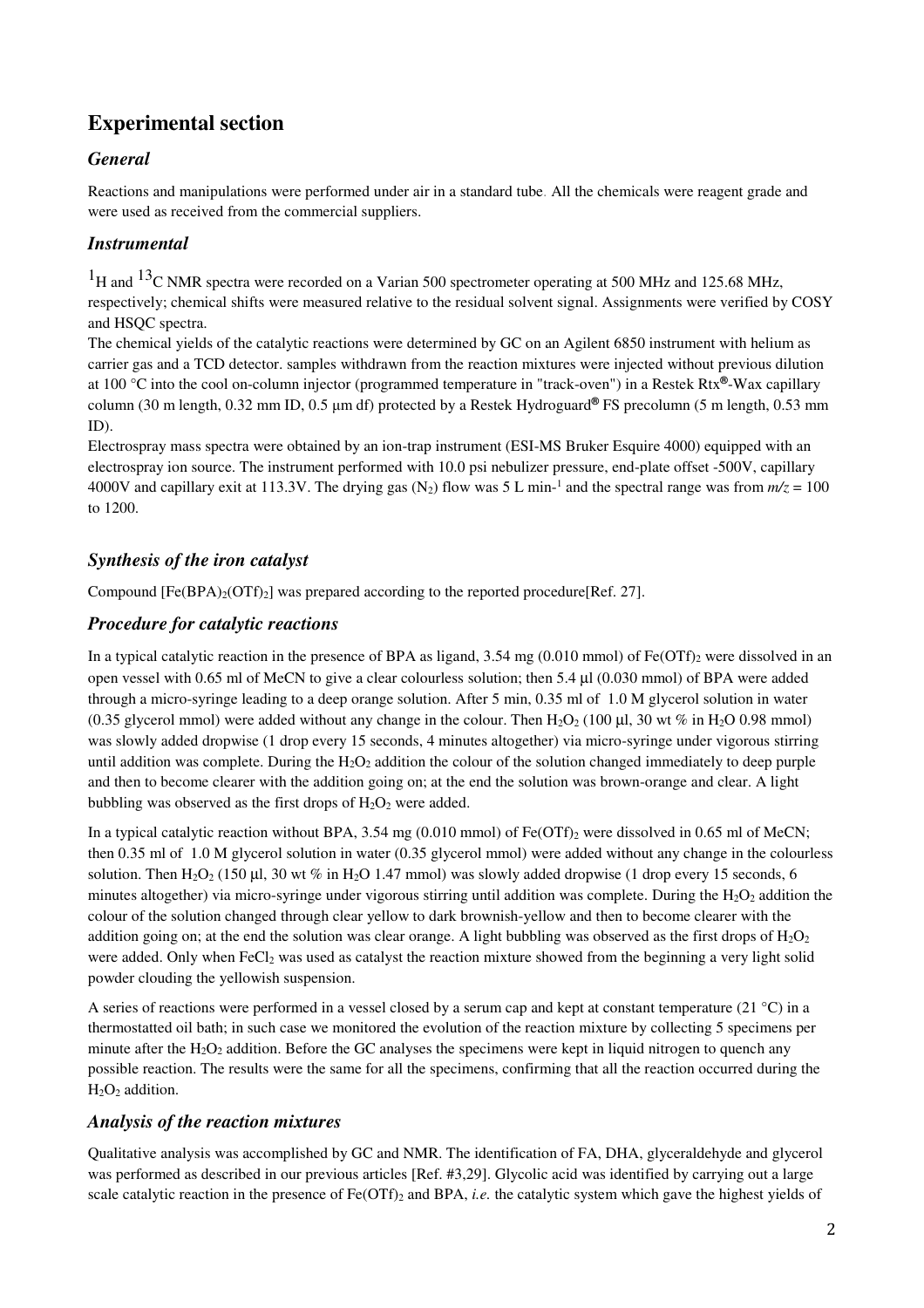such product; the identification was based on  ${}^{1}H$  and  ${}^{13}C$  NMR spectra of the reaction mixture and the data (NMR chemical shifts and GC retention times) were compared with those of authentic samples obtained by a commercial supplier (Sigma-Aldrich).

Quantitative evaluation of product distributions was performed by GC with benzophenone as internal standard, using response factors previously determined by the analysis of standard solutions; the quantitative analysis thus performed allowed a reproducibility within  $\pm 1\%$ .

Typical gas-chromatograms were already reported in a previous paper (see ref. #29, Supplementary Information). Since the GC analysis of these reaction mixtures might be tricky, delivering misleading results [Ref. #6] and prone to give artefacts due to column contamination, particular care was taken to monitor the state of the analytical apparatus, which was periodically carried out by injecting standard solutions to confirm quantitative analysis and that no artefacts were resulting.

In order to check the possible formation of other products besides formic acid and glycolic acid, a typical catalytic reaction was carried out on a 10-fold scale (35.4 mg (0.10 mmol) of Fe(OTf)<sub>2</sub>, 322 mg,(3.5 mmol) of glycerol); at the end, a small specimen (0.2 µl) was injected for GC analysis confirming the expected results. The remaining part of the reaction mixture was evaporated to dryness at reduced pressure to isolate heavier compounds; thus the more volatile products, i.e.: formic acid and glycolic acid, already detected by GC were eliminated and 51 mg of oily, brownish residual was obtained. The oily residual was analysed by ESI-MS (see *infra* the ESI-MS section for the spectra). The spectra show a long series of peaks in the range 215-610 *m/z*, but the most intense ones (*i.e.* 215, 273, 331, 389, 447 *m/z*, etc. δ= 58 *m/z*) are characterized by an isotopic distribution typical of iron containing compounds. Therefore, most of the residual after solvent evaporation are iron based products, probably containing oxygen atoms and glycerol moieties; as a consequence, and considering that initial loading of iron triflate amounted to 35.4 mg, we can conclude that the yield of oligo- and polymeric products was lower than 10 mg, i.e. 3% of the final mixture.

In a second test at 10-fold scale, the reaction was monitored to check the possible formation of  $CO_2$ : the reaction was carried out in a two-neck closed vessel, having one neck closed by a serum cap and the second one connected to a vessel loaded with a saturated solution of Ba(OH)<sub>2</sub>. During the  $H_2O_2$  addition we observed a weak, but constant gas bubbling in the Ba( $OH$ )<sub>2</sub> solution, but no formation of barium carbonate was observed. Thus, we can rule out a significative  $CO<sub>2</sub>$  production by the catalytic reaction.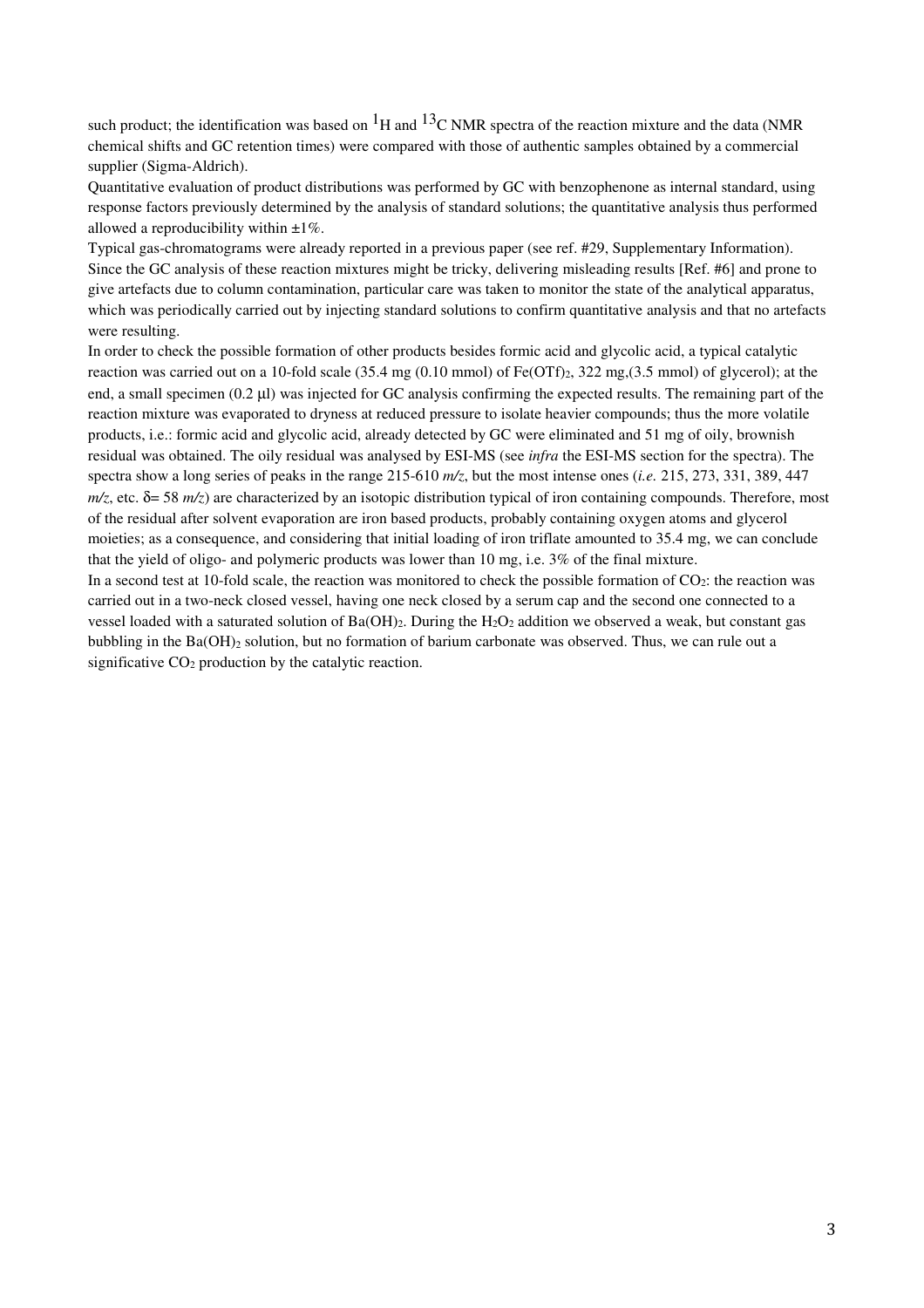## **ESI-MS spectra**

1) ESI-MS spectra of the oily residual at the end of the reaction reported above (see Analysis of the reaction mixtures)



1b) enlargment of 1a).

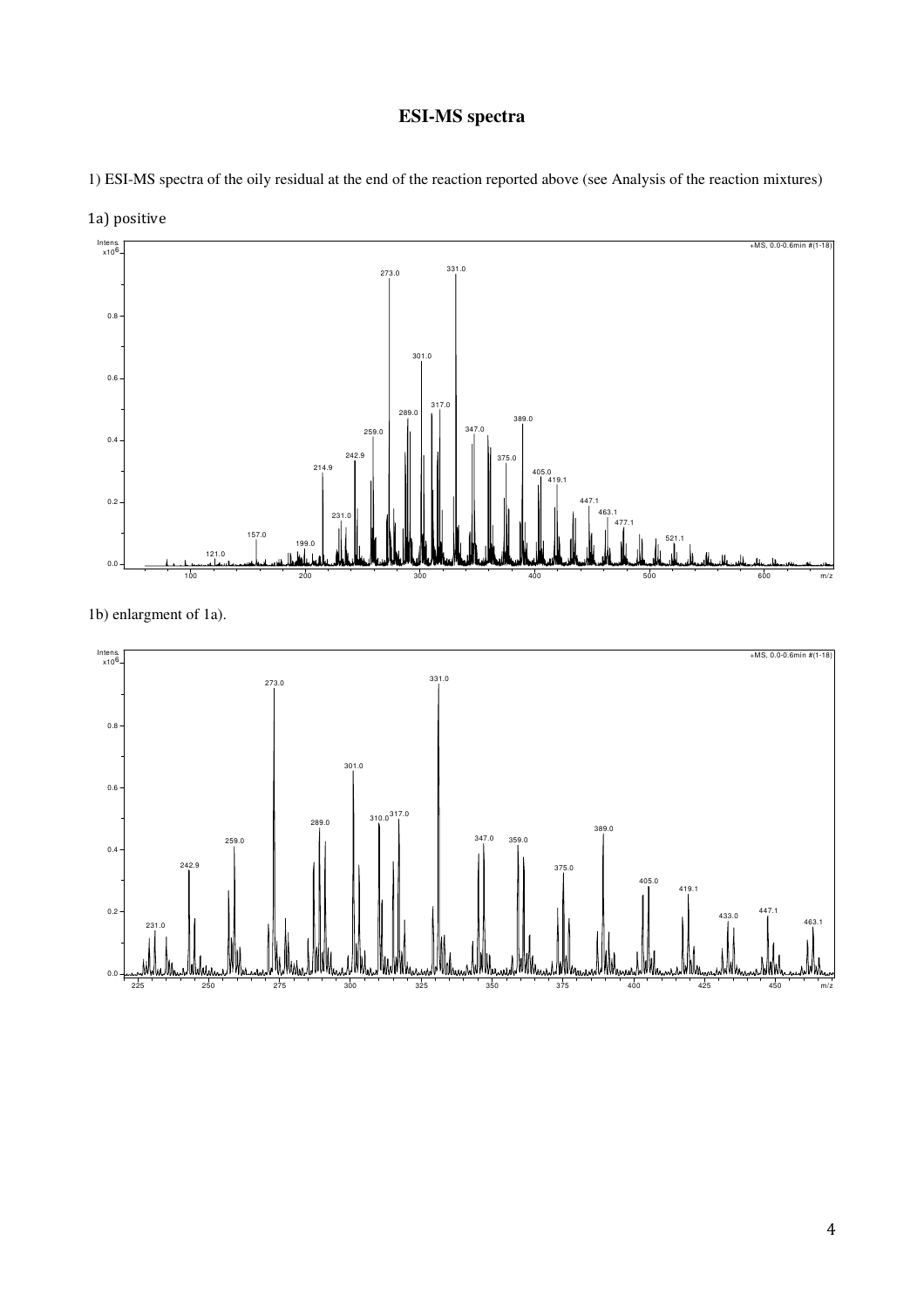1c) enlargment of 1a).



1d) enlargment of 1a).